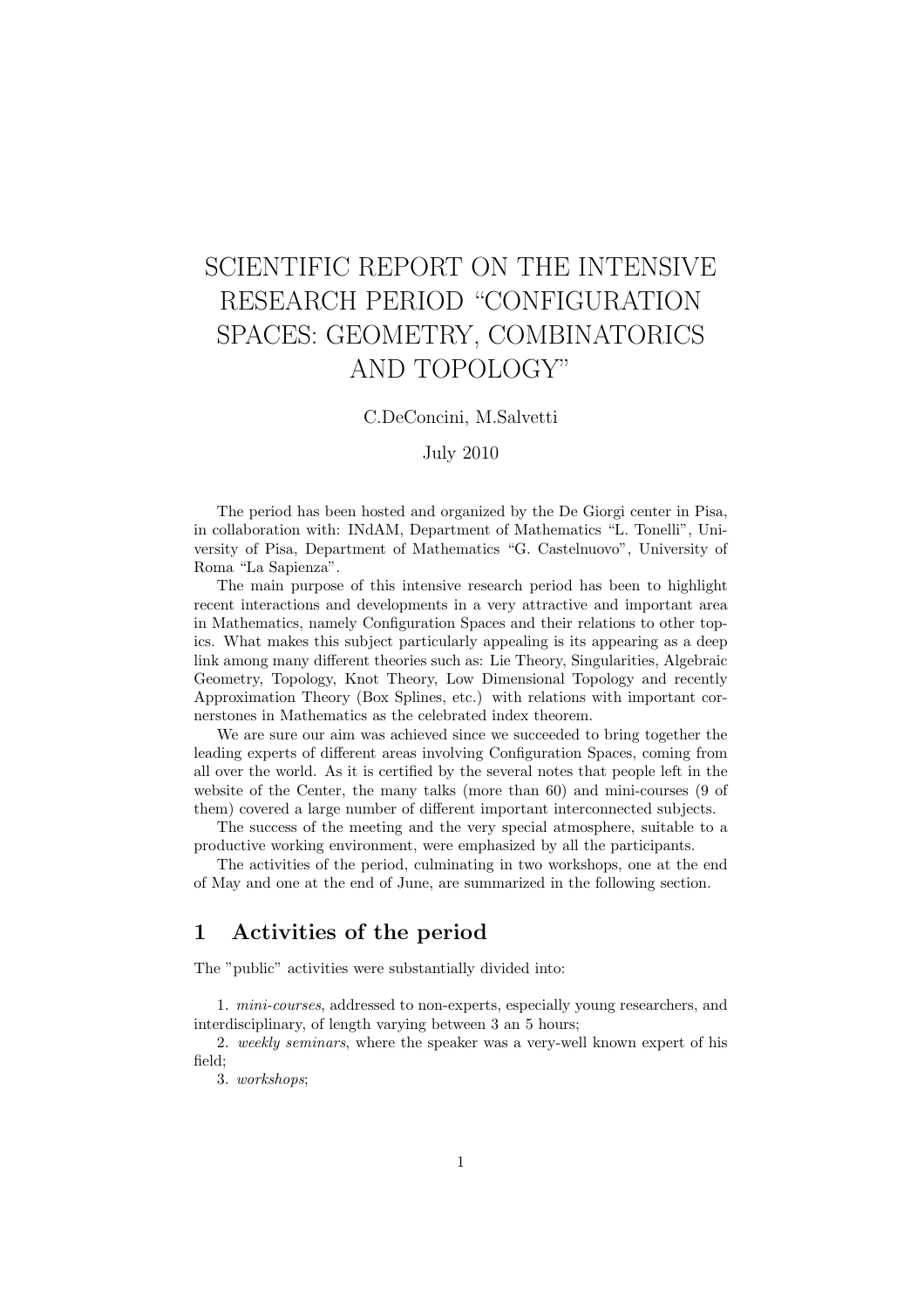4. young people weekly seminars, where the speakers were young researchers from all over the world, self-organized mainly by Filippo Callegaro. Of course, the talks were attended by all partecipants, and were usually very interesting.

The mini-courses covered:

i) the most recent developments in the theory of Cohomology Jumping Loci and applications, with particular evidence in the study of Characteristic and Resonance Varieties;

ii) The Theory of Splines, Partition Functions, Integral Points in Polyhedra, Dahmen-Micheli spaces, and relations with Representation Theory and Index Theory.

iii) The recent Theory of Moment Angle Complexes, including their topological structure;

iii) Conformal Field Theory, KZ equations and local systems.

In all these cases the theories of Configuration Spaces and Hyperplane Arrangements are central.

Both workshops show the very wide area of interest and applications of these theories. The subjects run from Homotopy Theory to the Mapping Class Group, from Hodge Theory to Artin Groups, from Combinatorics to Algebraic and Tropical Geometry, from Representation Theory to the Geometry of Toric Varieties.

The total number of participants has been around 100 (91 formally registered. Of these, at least 25 were totally supported young researchers .

The activities of the period are accessible at the website of the Center http: www.crm.sns.it, as well as all abstracts of the talks. Some speakers (especially those of of mini-courses) also left some notes (or slides).

# 2 Calendar of the main activities

| May $5-6$ | S. Juzvinski mini-course        | Introduction to Arrangements              |
|-----------|---------------------------------|-------------------------------------------|
| May 6     | A. Björner weekly seminar       | A correlation inequality                  |
| May 10-11 | S. Juzvinski mini-course        | Introduction to Arrangements              |
| May 10-14 | Papadima-Suciu mini-course      | Cohomology jumping loci                   |
| May 12    | R Budney weekly seminar         | A universal algebra for (spaces of) knots |
| May $13$  | D. Baralic, young seminar       | Topological obstructions                  |
| May $13$  | P. Deshpande young seminar      | Homotopy theoretic techniques $\dots$ (1) |
| May 17-21 | C. Procesi mini-course          | Splines and partition functions           |
| May 19    | I. Marin weekly seminar         | Residual nilpotence for the fundamental   |
| May $13$  | P. Deshpande young seminar      | Homotopy theoretic techniques $\dots$ (2) |
| May $13$  | K. Williams young seminar       | Hyperplane Arrangements and the           |
| May 24-26 | Workshop                        | Combinatorial and geometrical aspects of  |
| May 27    | D. Ibadula young seminar        | The explicit forms of the Igusa           |
| May 27    | J.M. Gomez Guerra young seminar | Stable splittings, spaces of              |
| May 28    | G. D'Antonio young seminar      | Symmetric group actions                   |
| May 28    | F. Callegaro young seminar      | Homology of complex braid groups          |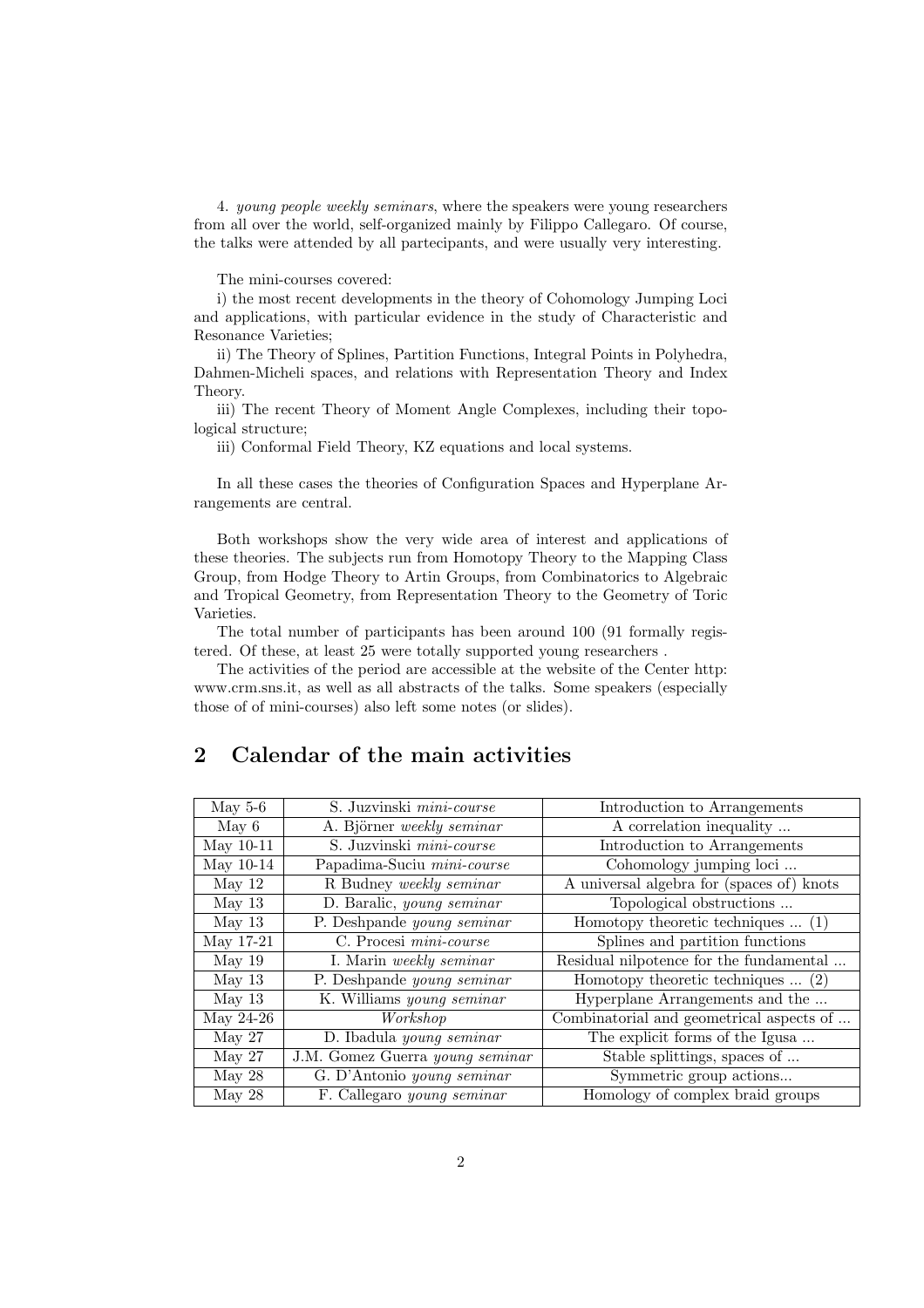| May $31$ -June $4$ | F.Cohen <i>mini-course</i>         | Moment-angle complexes, their stable     |
|--------------------|------------------------------------|------------------------------------------|
| May $31$ -June $4$ | E. Lojienga mini-course            | Aspects of the KZ system                 |
| June 3             | M. Wakefield young seminar         | Derivation Radical Subspace Arrangements |
| June 3             | M. Miller young seminar            | Lattices, hypergraphs, and the topology  |
| June 7-11          | A. Varchenko <i>mini-course</i>    | The quantum integrable model             |
| June 9             | A. Bahri weekly seminar            | On the KO-theory of toric spaces         |
| June 9             | T. Januskiewicz weekly seminar     | Cohomology with coefficients in $ZG$     |
| June 10            | P. Deshpande young seminar         | Arrangements of Submanifolds and         |
| June 10            | M. Garrousian young seminar        | Multiarrangements and Critical Points    |
| June 14-18         | M. Vergne mini-course              | Box splines and applications to          |
| June 14-18         | D. Sinha <i>mini-course</i>        | Hopf rings in Topology and Algebra       |
| June 16            | P. Salvatore <i>weekly seminar</i> | Configuration spaces and                 |
| June 16            | S. Papadima weekly seminar         | From a conjecture of Lang to             |
| June 18            | L. Moci young seminar              | Toric arrangements and their wonderful   |
| June 18            | B. Benedetti young seminar         | Collapse depth of triangulated manifolds |
| June $21-25$       | Workshop                           | Algebra and Geometry of Configuration    |

# 3 Scientific Commettee

Anders Björner Corrado De Concini Fred Cohen Claudio Procesi Mario Salvetti

# 4 Organizing Commettee

Corrado De Concini Mario Salvetti Filippo Callegaro (young seminar)

# 5 Abstracts of mini-courses

## Sergey Yuzvinsky: A short introduction to arrangements of hyperplanes - May 5-6

http://www.crm.sns.it/hpp/events/event.html?id=121;sez=documents#title

## Stefan Papadima, Alex Suciu: Cohomology jumping loci and homological finiteness properties - May 10-14

- 1 Homology of local systems and characteristic varieties
- 2 Homology of free abelian covers
- 3 Resonance varieties, tangent cones, formality
- 4 Bieri-Neumann-Strebel-Renz invariants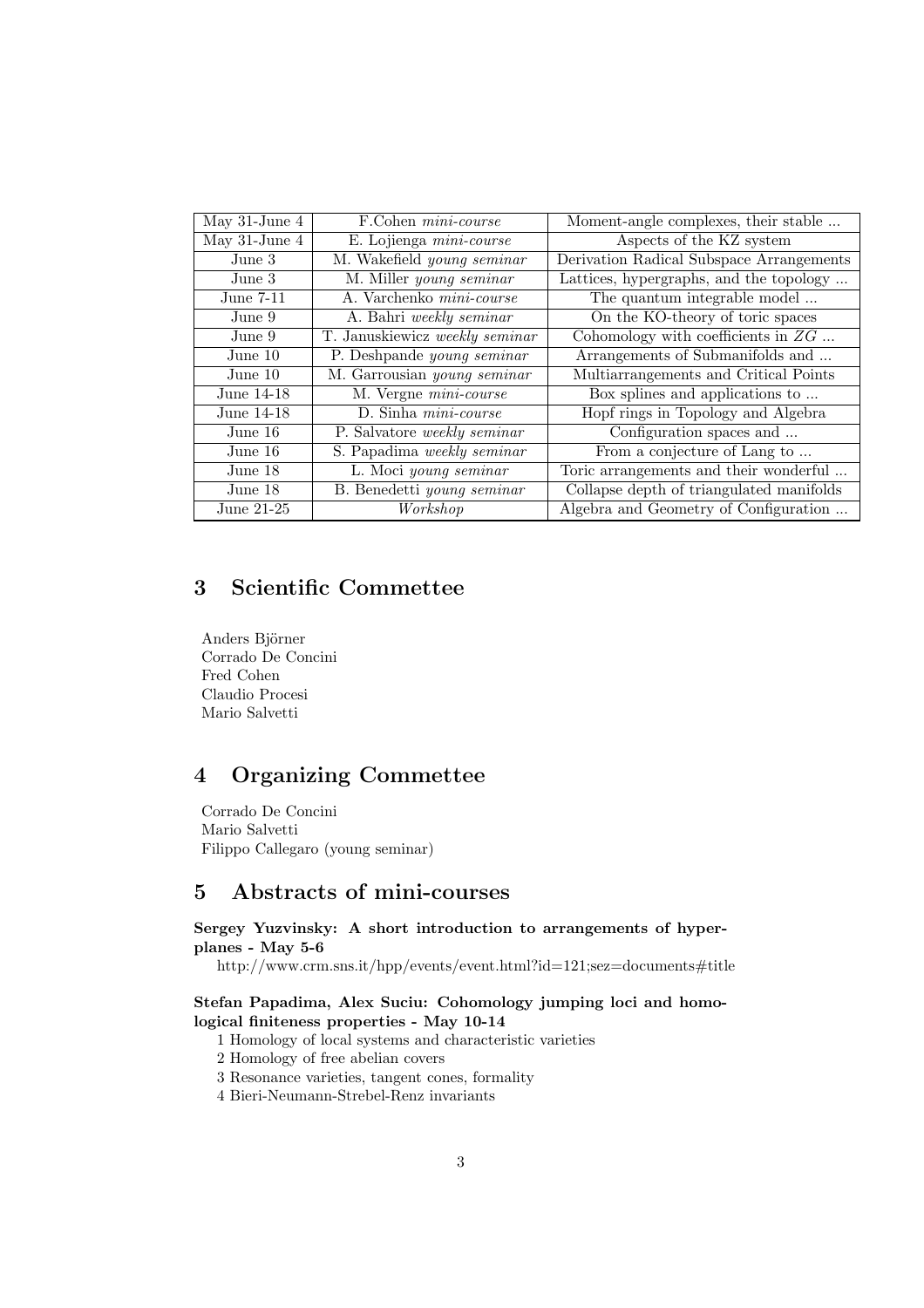5 Applications: a) Knots, links, and 3-dimensional manifolds; b) Rightangled Artin groups and toric complexes; c) Kahler and quasi-Kahler manifolds; d) Hyperplane arrangements

http://www.crm.sns.it/hpp/events/event.html?id=121;sez=documents#title

## SergeyYuzvinsky: Resonance varieties for arrangements and their relations to combinatorics and algebraic geometry - May 10-11

http://www.crm.sns.it/hpp/events/event.html?id=121;sez=documents#title

#### Claudio Procesi: Splines and partition functions - May 17-21

I will discuss several constructions one can perform starting from a list of vectors and show how some ideas coming from the theory of hyperplane arrangements come into play in numerical analysis and arithmetic. The material is based on a forthcoming book with De Concini, preliminary version available at www.mat.uniroma1.it/ procesi/dida.html: Hyperplane arrangements, polytopes, box-splines.

http://www.crm.sns.it/hpp/events/event.html?id=121;sez=documents#title

## Fred Cohen: Moment-angle complexes, their stable structure and cohomology - May 31-June 4

http://www.crm.sns.it/hpp/events/event.html?id=121;sez=documents#title

## Eduard Looijenga: Aspects of the KZ system - May 31-June 4

The goal of this minicourse is to show how this local system can be understood in algebro-geometric terms. We will also discuss certain important subsystems (known as Hitchin or WZW systems). It has been conjectured that these subsystems have a flat inner product. We will verify this, essentially following Ramadas, that this is so when one the input data (a simple Lie algebra) is  $SL(2)$ .

## Alexander Varchenko: The quantum integrable model of an arrangement of hyperplanes - June 7-11

#### Dev Sinha: Hopf rings in topology and algebra - June 14-18

We start with some topics very close to the theme of the workshop, namely the cohomology of unordered configuration spaces and in particular of symmetric groups, as recently studied by Giusti, Salvatore and myself. A key organizing concept is that of a Hopf ring, which is a ring object in the category of coaglebras. This notion has been mostly applied in the study of homology of spaces which represent multiplicative cohomology theories such as Eilenberg- -MacClane spaces or infinite Grassmannians. But we have found that this structure also applies to cohomology, representation theory, and invariant theory of finite Oseries groups  $\acute{O}$  such as symmetric or alternating groups and general linear groups over finite fields. We both revisit some classical topics and indicate some open areas of investigation stemming from these ideas.

## Michèle Vergne: Remarks on Box splines - June 14-18

http://www.crm.sns.it/hpp/events/event.html?id=121;sez=documents#title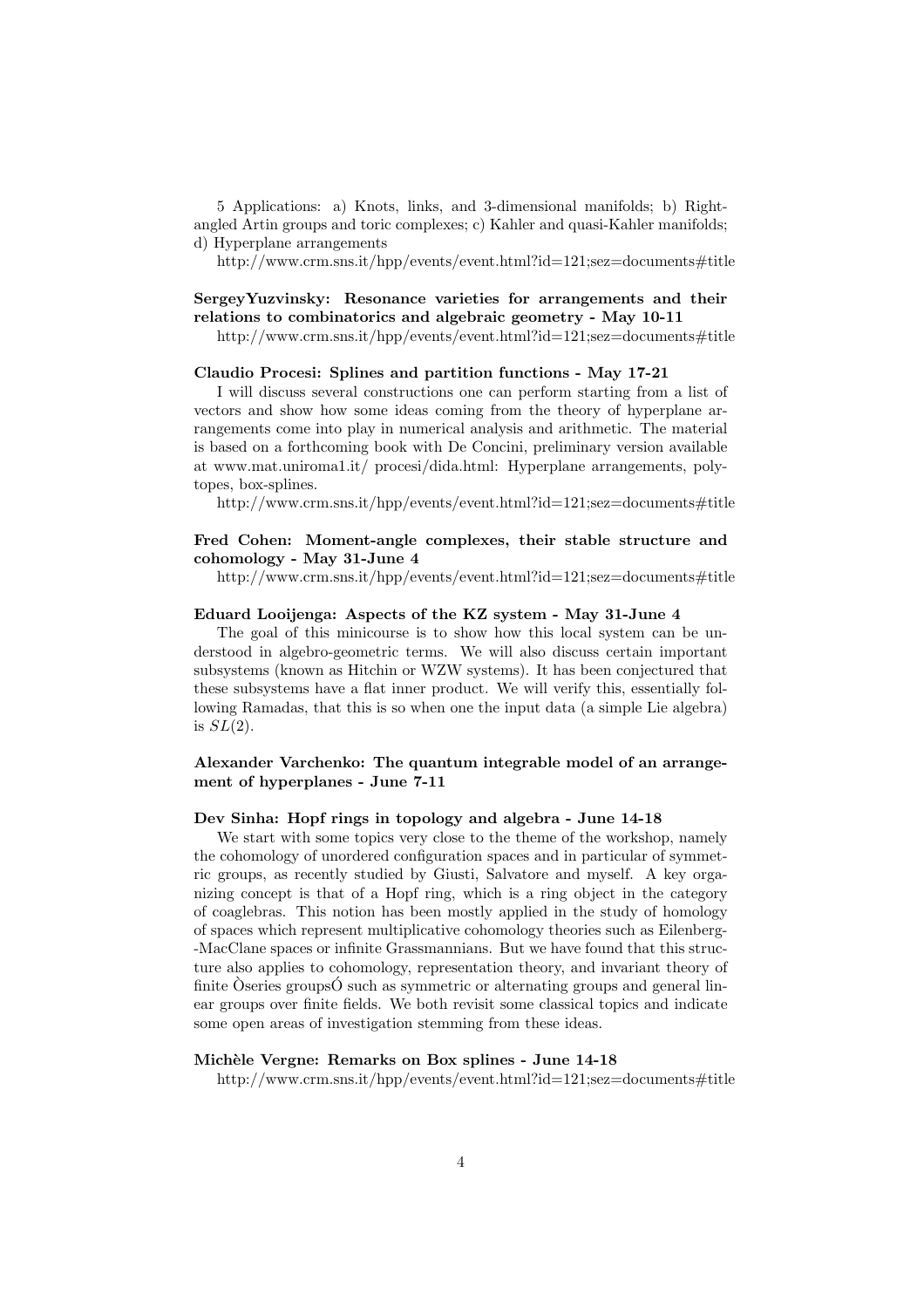## 6 Workshops

## Workshop on "Combinatorial and geometric aspects of Hyperplane Arrangements" May 24th through 26th

The talks in these workshop address, sometimes from different points of view, the study of Hyperplane Arrangements and their applications: for example, their use in the study of the geometrical defined maps between classifying spaces of braid groups, mapping class groups, symmetric groups and automorphisms of free groups.

Interesting combinatorial situations are studied, as those coming from special configurations in Tits buildings, those coming from path algebra representations and those from families of polytopes or simplicial complexes. One has also new applications to homotopy theory and representation theory.

A variety of rather interesting results in the theory of Hyperplane Arrangements, in connection with local system cohomology, Artin groups. etc. are also given.

List of Speakers.

Alejandro Adem University of British Columbia 16 May 2010 - 29 May 2010] Talk: Homotopy theory and spaces of representations

Enrique Artal Bartolo Universidad de Zaragoza 23 May 2010 - 27 May 2010 Talk: Characteristic varieties of quasiprojective groups

Eric Babson UC Davis 2 May 2010 - 30 June 2010 Talk: Families of projective covers of path algebra representations

Ruth Charney Brandeis University 24 May 2010 - 28 May 2010 Talk: Length functions of right-angled Artin groups

Graham Denham University of Western Ontario 15 May 2010 - 13 June 2010 Talk: Enumerative problems for logarithmic forms on hyperplane complements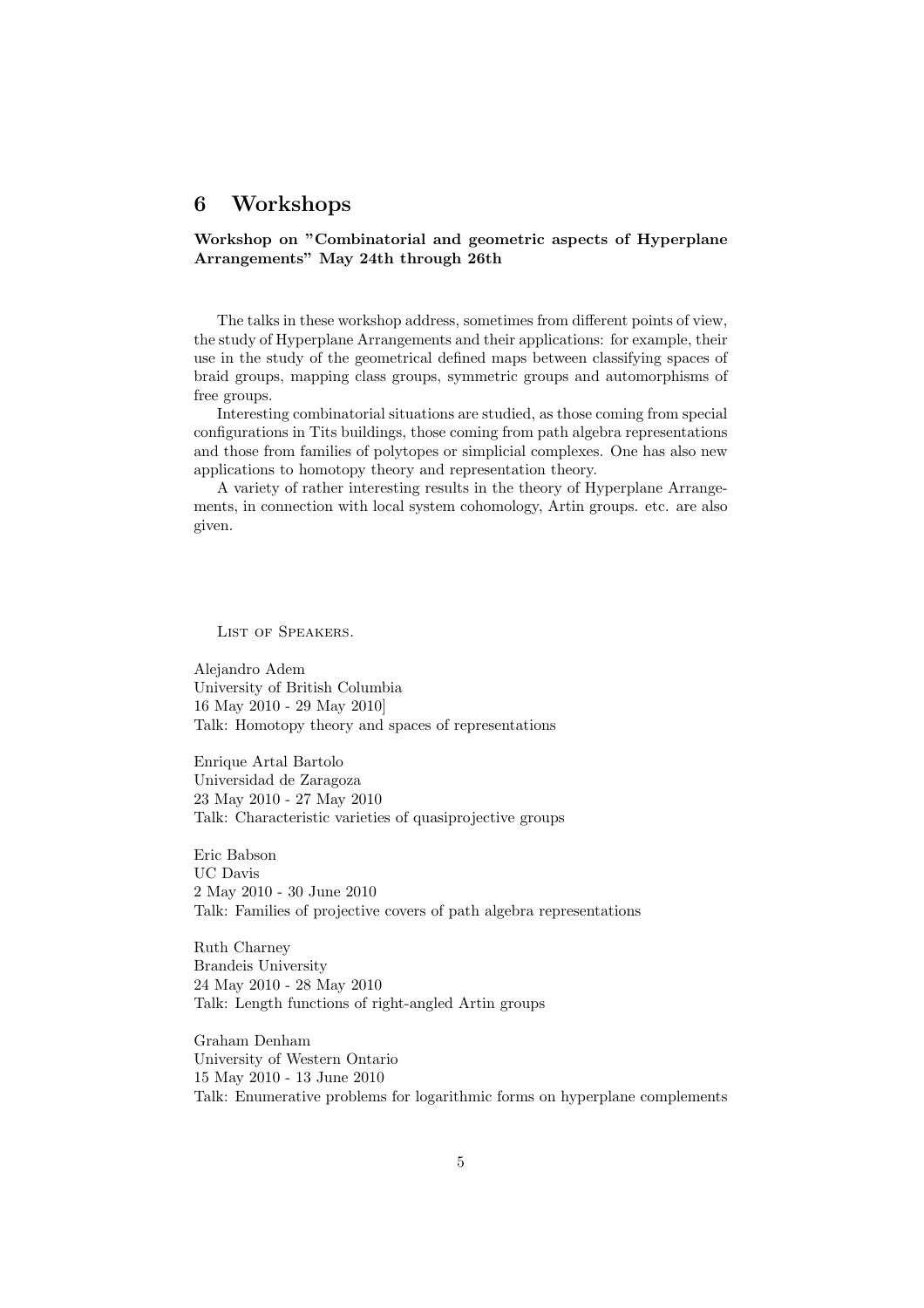Alexandru Dimca Université de Nice Sophia Antipolis, France 16 May 2010 - 30 May 2010 Talk: Hodge Theory and Hyperplane arrangements

Michael Falk Northern Arizona University 14 May 2010 - 30 June 2010 Talk: Brunnian braids and homomorphisms of arrangement groups

Samuel Gitler Centro de Investigación y de Estudios Avanzados (Cinvestav) del Instituto Politécnico Nacional (IPN), Mexico 2 May 2010 - 28 May 2010 Talk: In finite families of simple polytopes and of simplicial complexes with applications to toric topology

Stefan Papadima Institute of Mathematics Simion Stoilow of the Romanian Academy, Bucharest 2 May 2010 - 30 June 2010 Talk: An explicit Kontsevich integral for welded braids

Luis Paris Université de Bourgogne 24 May 2010 - 4 June 2010 Talk: Minimal index of the mapping class groups

Bernd Sturmfels University of California at Berkeley 23 May 2010 - 26 May 2010 Talk: Mustafin Varieties

Alexandru Suciu Northeastern University 2 May 2010 - 30 June 2010 Talk: Free abelian covers and arrangements of Schubert varieties

Ulrike Tillmann University of Oxford 23 May 2010 - 26 May 2010 Talk: From configuration spaces to moduli space - from braid to mapping class groups

Volkmar Welker Philipps-Universität Marburg Talk: Geometric Combinatorics of Weyl Groupoids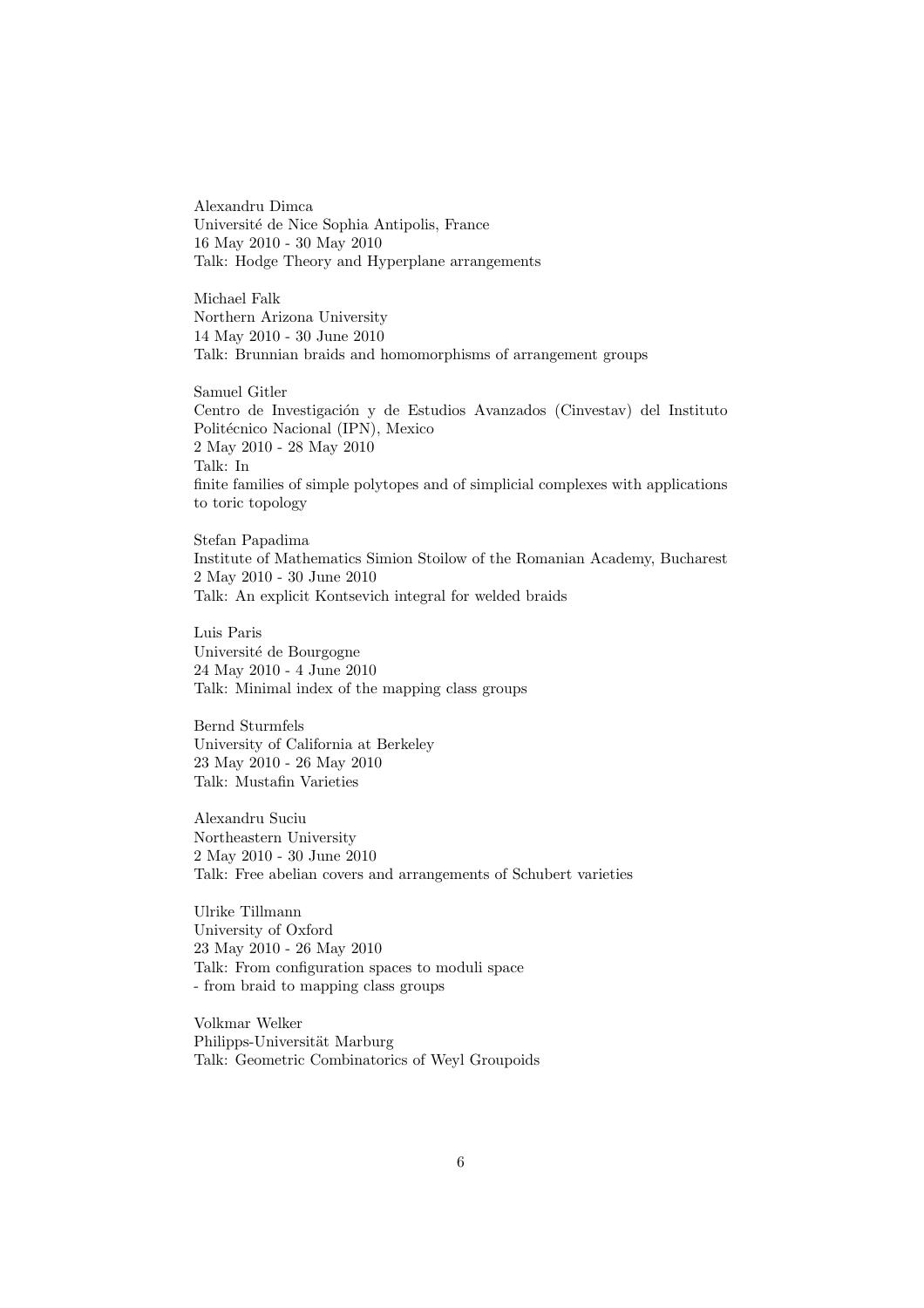## Workshop on "Algebra and Geometry of Configuration Spaces and related structures" June 21th through 25th

Besides a continuation of topics related to those covered in the previous workshop, we had a certain number of talks around conformal field theories, toric arrangements, and toric varieties, representation theory, fundamental groups in Algebraic Geometry, Combinatorics. Another new topicwhich was considered concerns the surprising connection between Hyperplane arrangements and certain aspects of Approximation Theory.

List of Speakers.

Nero Budur

University of Notre Dame 20 June 2010 - 27 June 2010 Talk: The monodromy conjecture for hyperplane arrangements

Jose Ignacio Cogolludo-Agustin

Universidad De Zaragoza 20 June 2010 - 28 June 2010 Talk: Quasitoric decompositions of plane curves

Daniel C. Cohen

Louisiana State University 8 June 2010 - 26 June 2010 Contributed talk: Some random complexes and associated spaces

Emanuele Delucchi

SUNY Binghamton 23 May 2010 - 30 June 2010 Contributed talk: Complex Matroids in Workshop on "Algebra and Geometry of Configuration Spaces and related structures"

Anthony Henderson

University of Sydney 13 June 2010 - 26 June 2010 Talk: Cohomology of real Coxeter toric varieties

Toshitake Kohno

Graduate School of Mathematical Sciences, the University of Tokyo 18 June 2010 - 30 June 2010 Talk: Quantum representations of mapping class groups and their images

Gustav Lehrer

University of Sydney 12 June 2010 - 30 June 2010 Contributed talk: Hodge numbers, rational points and discriminant varieties

Anatoly Libgober

Univeristy of Illinois at Chicago 16 June 2010 - 30 June 2010 Contributed talk: Applications of Hodge theory to cohomology of local systems

Eduard Looijenga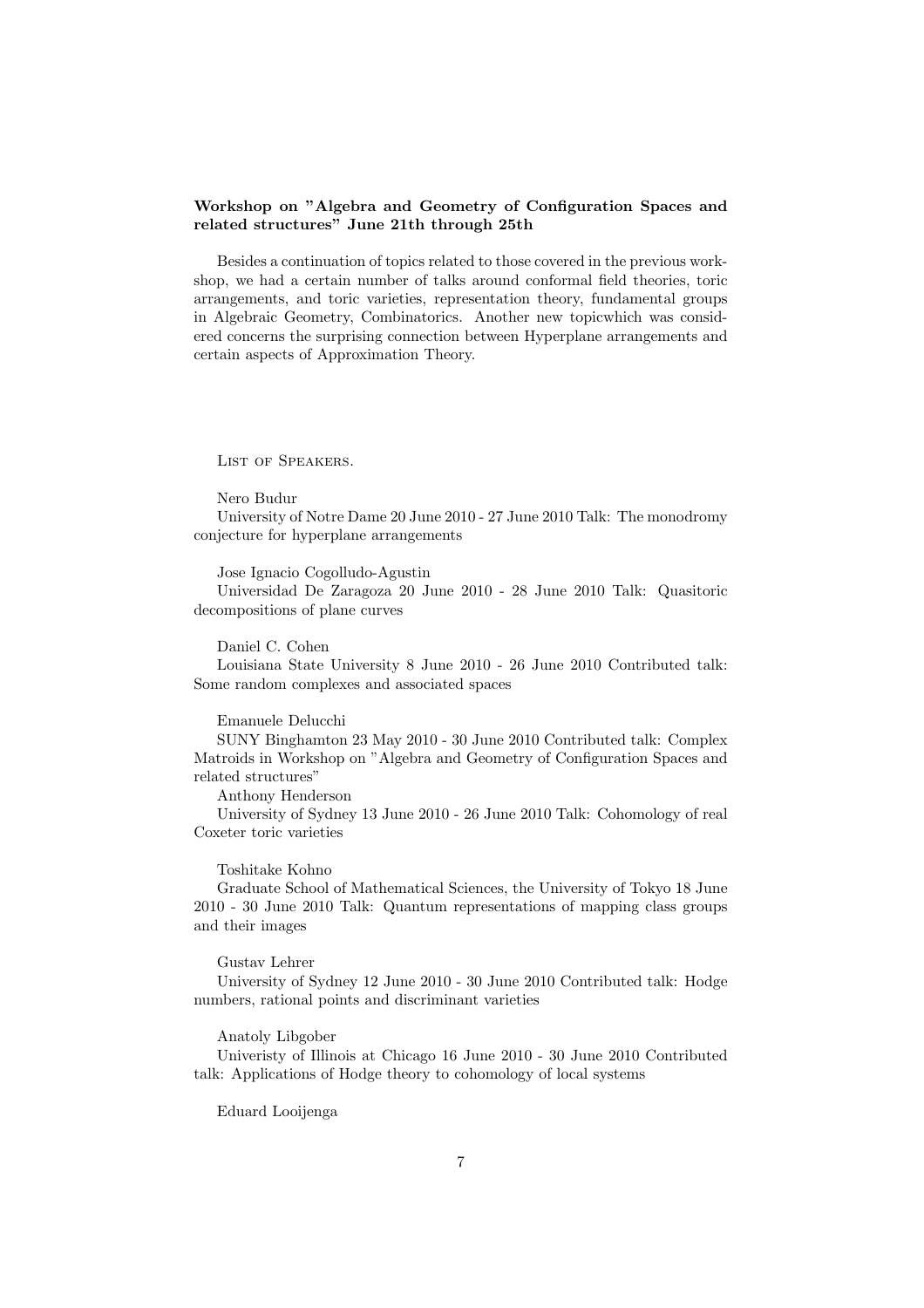Universiteit Utrecht 21 June 2010 - 25 June 2010 Talk: Hyperbolic structures on toric arrangement complements

## Ivan Marin

Institut de Mathématiques de Jussieu, Université Paris 7 20 June 2010 - 27 June 2010 Talk: A Krammer representation for complex braid groups

## Daniel Matei

Romanian Academy 15 June 2010 - 30 June 2010 Talk: Logarithmic sheaves and arrangements of hyperplanes

#### Luca Moci

Università di Roma Tre 21 June 2010 - 25 June 2010 Contributed talk:  ${\rm A}$ Tutte polynomial for toric arrangements

## Olga Holtz

UC Berkeley 15 June 2010 - 30 June 2010 Contributed talk: Zonotopal algebra: the hierarchy

### Amos Ron

University of Wisconsin - Madison 14 June 2010 - 24 June 2010 Contributed talk: Splines at the crossroads of algebra, combinatorics, geometry and numerical analysis, or Introduction to zonotopal algebra I

#### Hal Schenck

University of Illinois 17 June 2010 - 26 June 2010 Talk: Equivariant Chow cohomology of nonsimplicial toric varieties

#### John Shareshian

Washington University in St. Louis 15 June 2010 - 30 June 2010 Contributed talk: Lower intervals in the Bruhat order and inversion arrangements

#### Mina Teicher

Bar-Ilan University 6 June 2010 - 30 June 2010 Contributed talk: On Fundamental groups of complements of line arrangements

#### Hiroaki Terao

Department of Mathematics, Hokkaido University 15 June 2010 - 25 June 2010 Talk: Combinatorial and algebro-geometric properties of free arrangements

#### Alexander Varchenko

University of North Carolina at Chapel Hill 1 June 2010 - 30 June 2010 Contributed talk: Conformal blocks and equivariant cohomology

#### Michèle Vergne

Centre National de la Recherche Scientifique Ecole Polytechnique. Centre de Mathematiques Laurent Schwartz 29 May 2010 - 25 June 2010 Talk: Analytic continuation of polytopes, and VarchenkoOs connection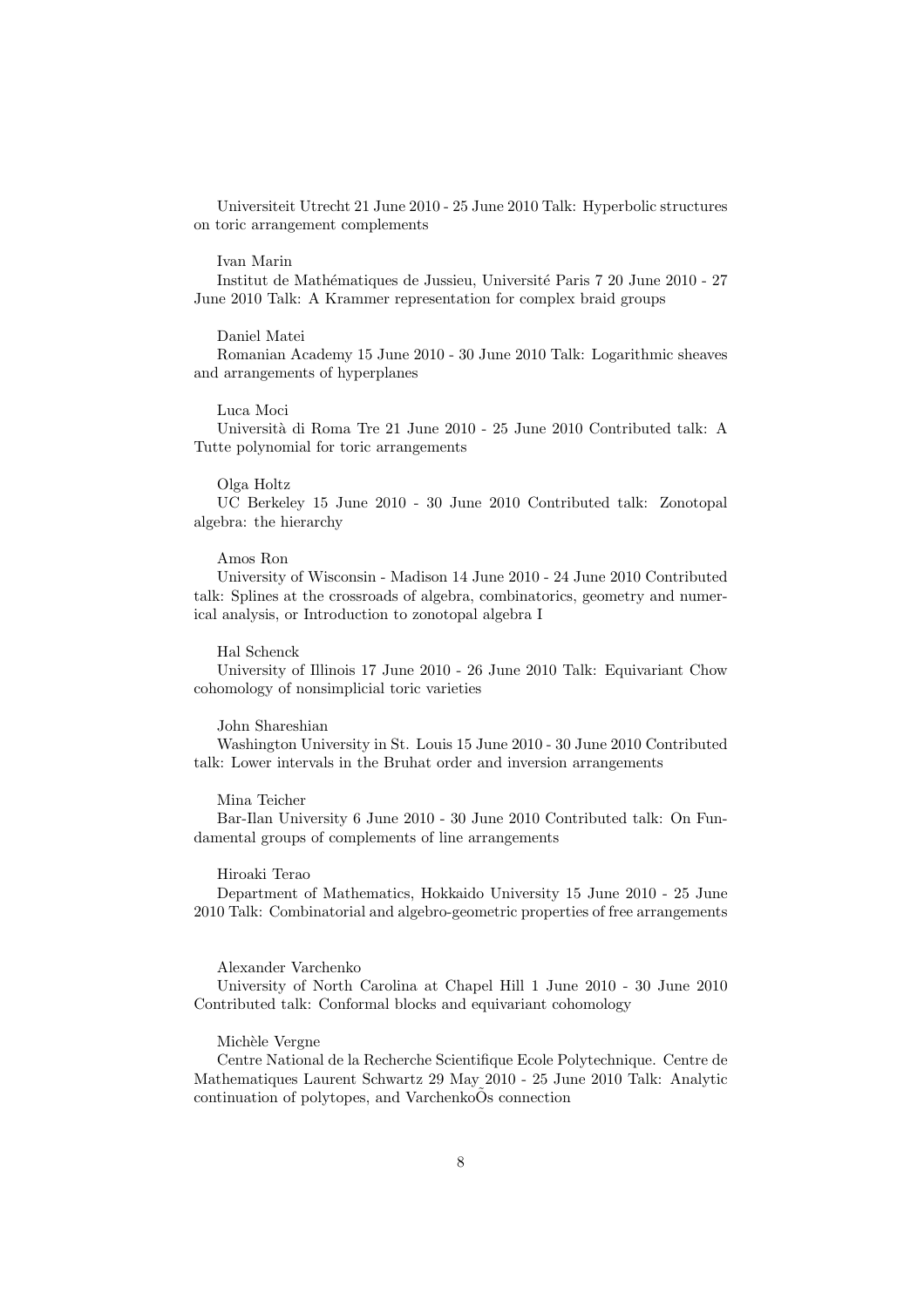Michelle Wachs

University of Miami 30 May 2010 - 27 June 2010 Contributed talk: On the representation of the symmetric group on the cohomology of the toric variety associated with the type A Coxeter complex

Miguel Xicotencatl

Centro de Investigacion y de Estudios Avanzados 20 June 2010 - 28 June 2010 Contributed talk: On mapping class groups of non-orientable surfaces

# 7 Full list of registered partecipants

Takuro Abe Kyoto University 16 June 2010 - 25 June 2010

> Alejandro Adem University of British Columbia 16 May 2010 - 29 May 2010

Talk: MAY WORKSHOP: Homotopy theory and spaces of representations in Workshop on "Combinatorial and geometric aspects of Hyperplane Arrangements" May 24th through 26th

Enrique Artal Bartolo Universidad de Zaragoza 23 May 2010 - 27 May 2010 Talk: MAY WORKSHOP: Characteristic varieties of quasiprojective groups

in Workshop on "Combinatorial and geometric aspects of Hyperplane Arrangements" May 24th through 26th

Eric Babson UC Davis 2 May 2010 - 30 June 2010

Talk: MAY WORKSHOP: Families of projective covers of path algebra representations in Workshop on "Combinatorial and geometric aspects of Hyperplane Arrangements" May 24th through 26th

Lluis Bacardit Université de Bourgogne 24 May 2010 - 4 June 2010

Anthony Bahri Rider University, Lawrenceville, NJ, USA 19 May 2010 - 16 June 2010 Seminar: WEEKLY SEMINAR: On the KO-theory of toric spaces

Djordje Baralic Mathematical Institute SANU, Beograd Serbia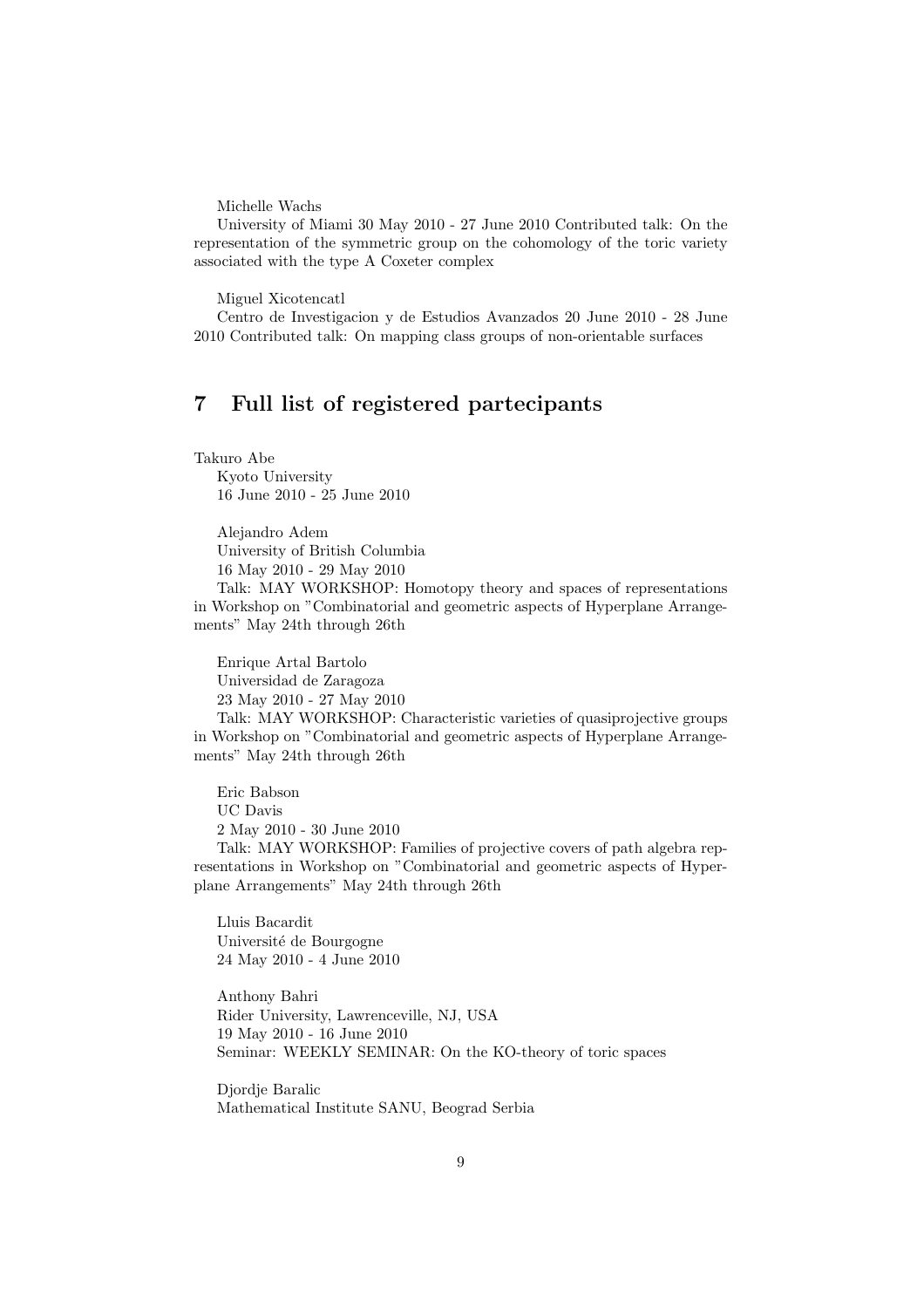2 May 2010 - 26 May 2010

Contributed talk: YOUNG SEMINAR: Topological obstructions for totally skew embeddings

Bruno Benedetti TU Berlin 2 May 2010 - 30 June 2010 Contributed talk: YOUNG SEMINAR: Collapse depth of triangulated manifolds

Anders Bjorner Royal Institute of Technology (KTH) and Mittag-Leffler Institute, Stockholm 2 May 2010 - 8 May 2010 20 June 2010 - 24 June 2010 Seminar: WEEKLY SEMINAR: A correlation inequality with applications in algebraic combinatorics

Ryan Budney University of Victoria 13 May 2010 - 19 May 2010 Seminar: WEEKLY SEMINAR: A universal algebra for (spaces of) knots

Nero Budur University of Notre Dame 20 June 2010 - 27 June 2010 Talk: The monodromy conjecture for hyperplane arrangements in Workshop on "Algebra and Geometry of Configuration Spaces and related structures" June

21th through 25th

Filippo Callegaro Dipartimento di Matematica, Universit`a di Pisa 2 May 2010 - 30 October 2010 Seminar: YOUNG SEMINAR: Homology of complex braid groups

Enrico Carlini Politecnico di Torino 24 May 2010 - 13 June 2010

Francesco Cavazzani Scuola Normale Superiore, Pisa 2 May 2010 - 30 June 2010

Ruth Charney Brandeis University 24 May 2010 - 28 May 2010

Talk: MAY WORKSHOP: Length functions of right-angled Artin groups in Workshop on "Combinatorial and geometric aspects of Hyperplane Arrangements" May 24th through 26th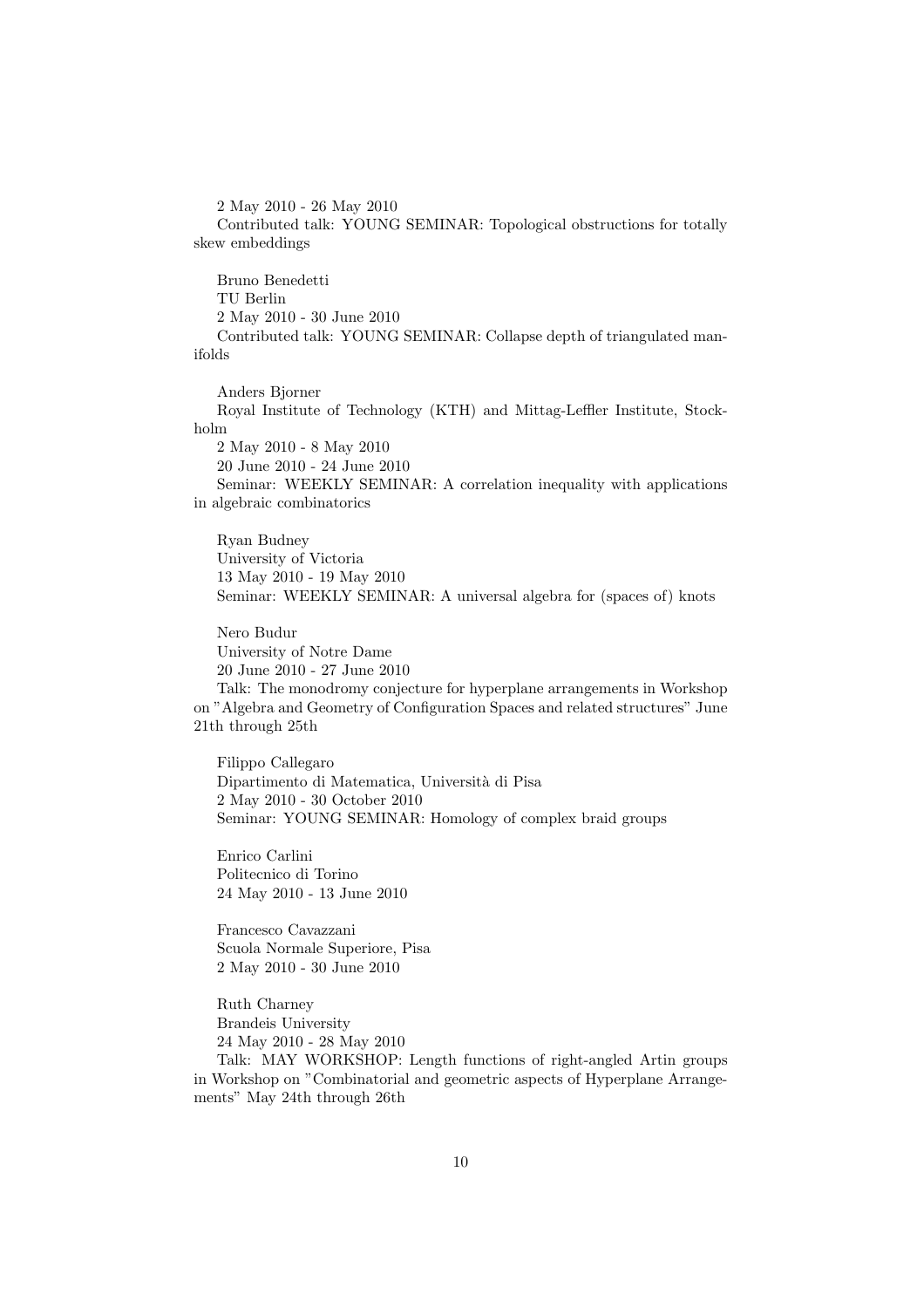Selvaraj Chelliah Periyar University 2 May 2010 - 30 June 2010

Rocco Chirivi Dipartimento di Matematica, Universit`a di Pisa 21 June 2010 - 25 June 2010

Jose Ignacio Cogolludo-Agustin Universidad De Zaragoza 20 June 2010 - 28 June 2010

Talk: Quasitoric decompositions of plane curves in Workshop on "Algebra and Geometry of Configuration Spaces and related structures" June 21th through 25th

Daniel C. Cohen Louisiana State University 8 June 2010 - 26 June 2010

Contributed talk: Some random complexes and associated spaces in Workshop on "Algebra and Geometry of Configuration Spaces and related structures" June 21th through 25th

Fred Cohen University of Rochester, Rochester 10 May 2010 - 30 June 2010 Course: MINICOURSE: Moment-angle complexes, their stable structure and cohomology in Configuration Spaces: Mini courses

Seminar: WEEKLY SEMINAR: The space of commuting n-tuples in a topogical group

Maria Angelica Cueto University of California, Berkeley 21 June 2010 - 26 June 2010

Giacomo d'Antonio University of Bremen 23 May 2010 - 18 June 2010 Talk: YOUNG SEMINAR: Symmetric group actions on the cohomology of configuration spaces

Corrado De Concini Universit`a di Roma 2 May 2010 - 30 June 2010

Emanuele Delucchi SUNY Binghamton 23 May 2010 - 30 June 2010 Contributed talk: Complex Matroids in Workshop on "Algebra and Geometry of Configuration Spaces and related structures" June 21th through 25th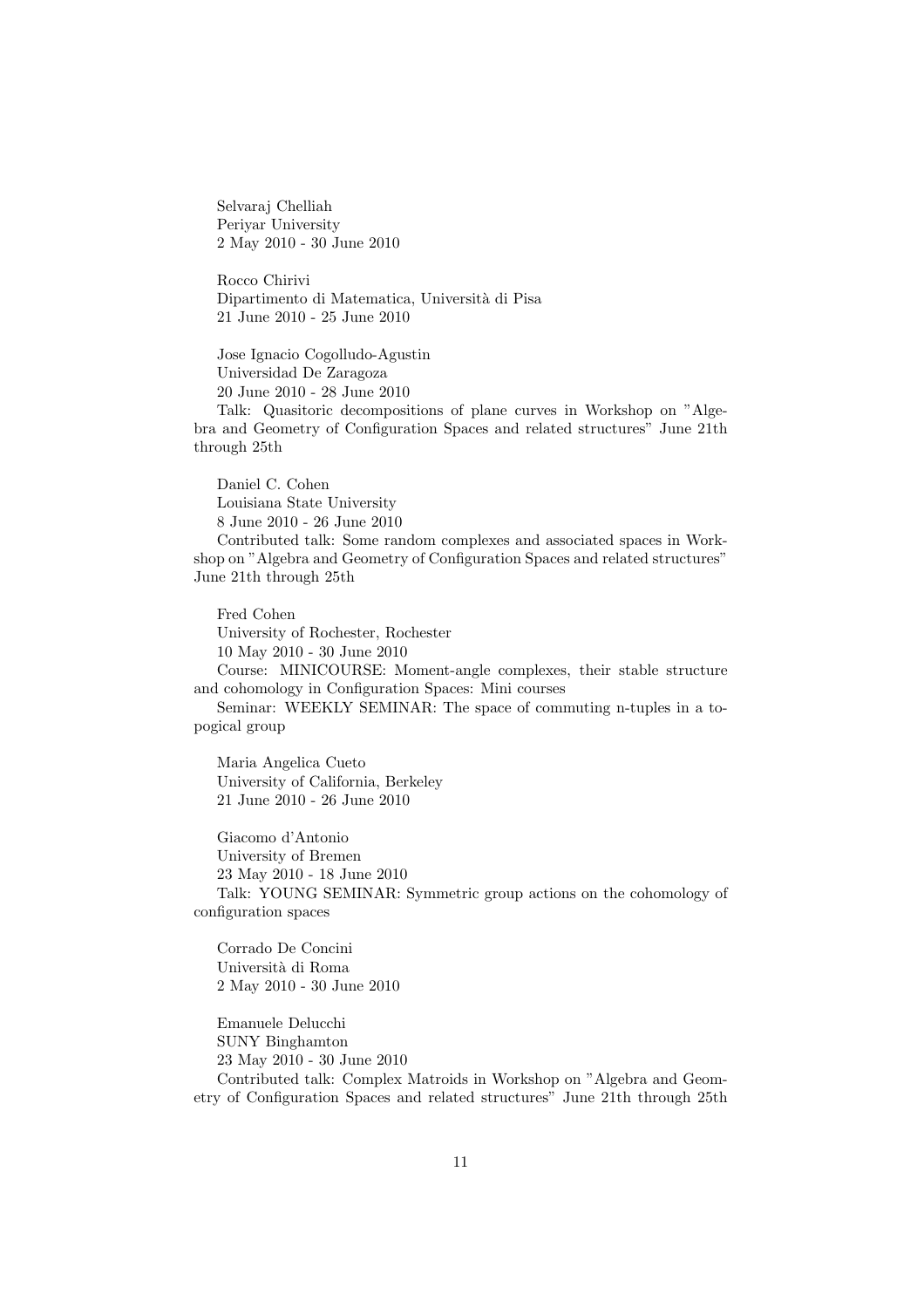Graham Denham University of Western Ontario 15 May 2010 - 13 June 2010

Talk: MAY WORKSHOP: Enumerative problems for logarithmic forms on hyperplane complements in Workshop on "Combinatorial and geometric aspects of Hyperplane Arrangements" May 24th through 26th In collaboration with INdAM

Priyavrat Deshpande The University of Western Ontario, London, Canada 4 May 2010 - 30 June 2009 Contributed talk: YOUNG SEMINAR: Homotopy theoretic techniques in arrangements (1) Contributed talk: YOUNG SEMINAR: Homotopy theoretic techniques in arrangements (2)

Seminar: YOUNG SEMINAR: Arrangement of Submanifolds and the Tangent-Bundle Complement

Alexandru Dimca Universit´e de Nice Sophia Antipolis, France 16 May 2010 - 30 May 2010 Talk: MAY WORKSHOP: Hodge Theory and Hyperplane arrangements in Workshop on "Combinatorial and geometric aspects of Hyperplane Arrangements" May 24th through 26th

Thi Anh Thu Dinh Universit´e de Nice Sophia Antipolis, France 22 May 2010 - 29 May 2010 19 June 2010 - 27 June 2010

Anton Dochtermann TU Berlin 22 May 2010 - 27 May 2010

Michael Falk Northern Arizona University 14 May 2010 - 30 June 2010

Talk: MAY WORKSHOP: Brunnian braids and homomorphisms of arrangement groups in Workshop on "Combinatorial and geometric aspects of Hyperplane Arrangements" May 24th through 26th

Eva Maria Feichtner Bremen University 30 April 2010 - 4 June 2010 20 June 2010 - 26 June 2010

Giovanni Gaiffi Dipartimento di Matematica "L. Tonelli", Universit`a di Pisa 3 May 2010 - 30 June 2010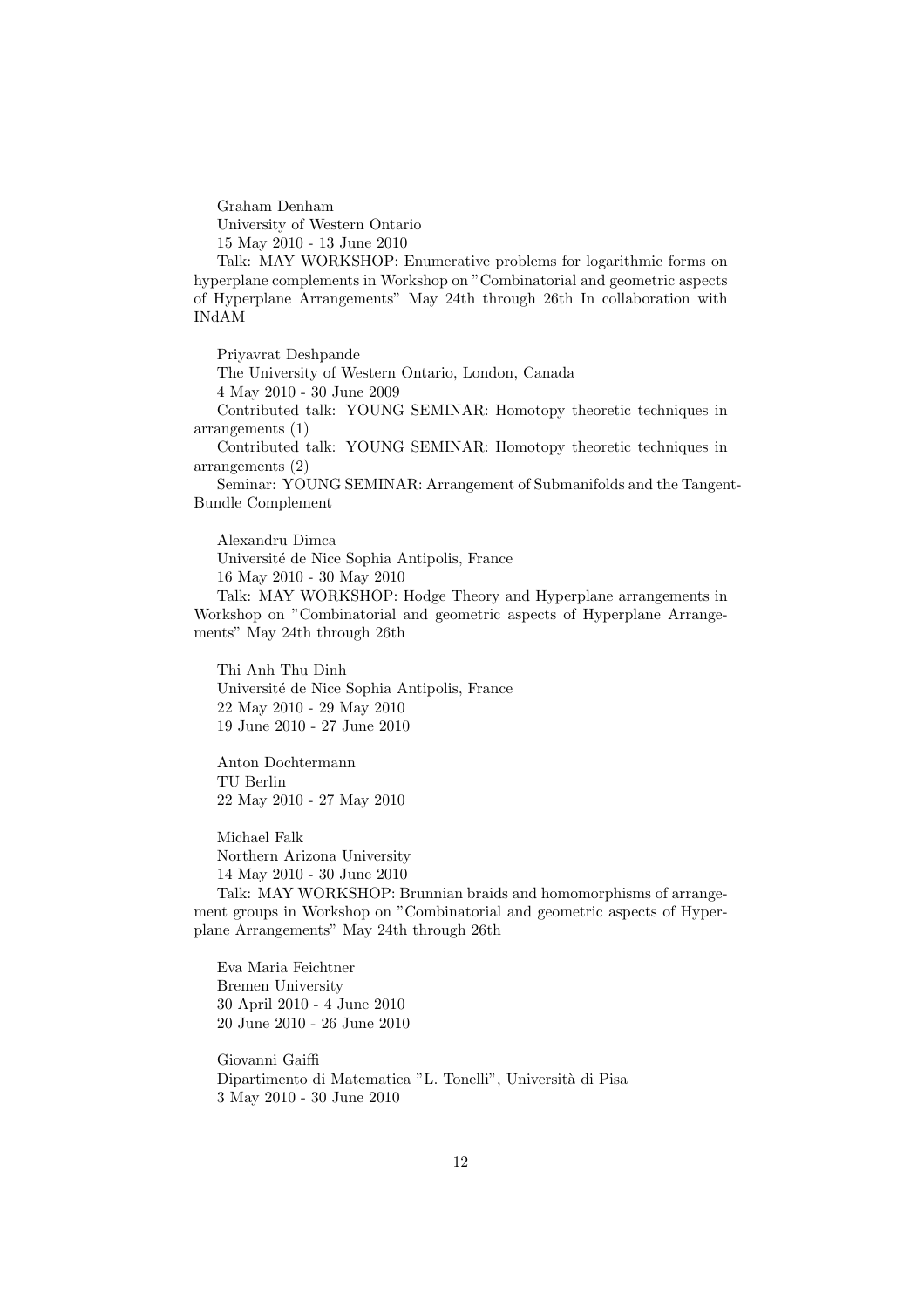David Garber

Department of Applied Mathematics, Holon Institute of Technology, 16 June 2010 - 24 June 2010

Contributed talk: Some properties of a conjugation-free geometric presentation of fundamental groups of arrangements in Workshop on "Algebra and Geometry of Configuration Spaces and related structures" June 21th through 25th

Mehdi Garrousian University of Western Ontario; PhD student Contributed talk: YOUNG SEMINAR: Multiarrangements and Critical Points

Samuel Gitler

Centro de Investigación y de Estudios Avanzados (Cinvestav) del Instituto Politécnico Nacional (IPN), Mexico

2 May 2010 - 28 May 2010 Talk: MAY WORKSHOP: In

finite families of simple polytopes and of simplicial complexes with applica-

tions to toric topology in Workshop on "Combinatorial and geometric aspects of Hyperplane Arrangements" May 24th through 26th

Jose Manuel Gomez Guerra University of British Columbia 15 May 2010 - 31 May 2010 Contributed talk: YOUNG SEMINAR: Stable splittings, spaces of representations and almost commuting elements in Lie groups

Anthony Henderson University of Sydney 13 June 2010 - 26 June 2010 Talk: Cohomology of real Coxeter toric varieties in Workshop on "Algebra and Geometry of Configuration Spaces and related structures" June 21th through 25th

Olga Holtz UC Berkeley 15 May 2010 - 30 May 2010 15 June 2010 - 30 June 2010

Contributed talk: Zonotopal algebra: the hierarchy in Workshop on "Algebra and Geometry of Configuration Spaces and related structures" June 21th through 25th

Denis Ibadula Universitatea 21 May 2010 - 28 May 2010 Contributed talk: YOUNG SEMINAR: The explicit forms of the Igusa local zeta functions of certain plane curves

Tadeusz Januszkiewicz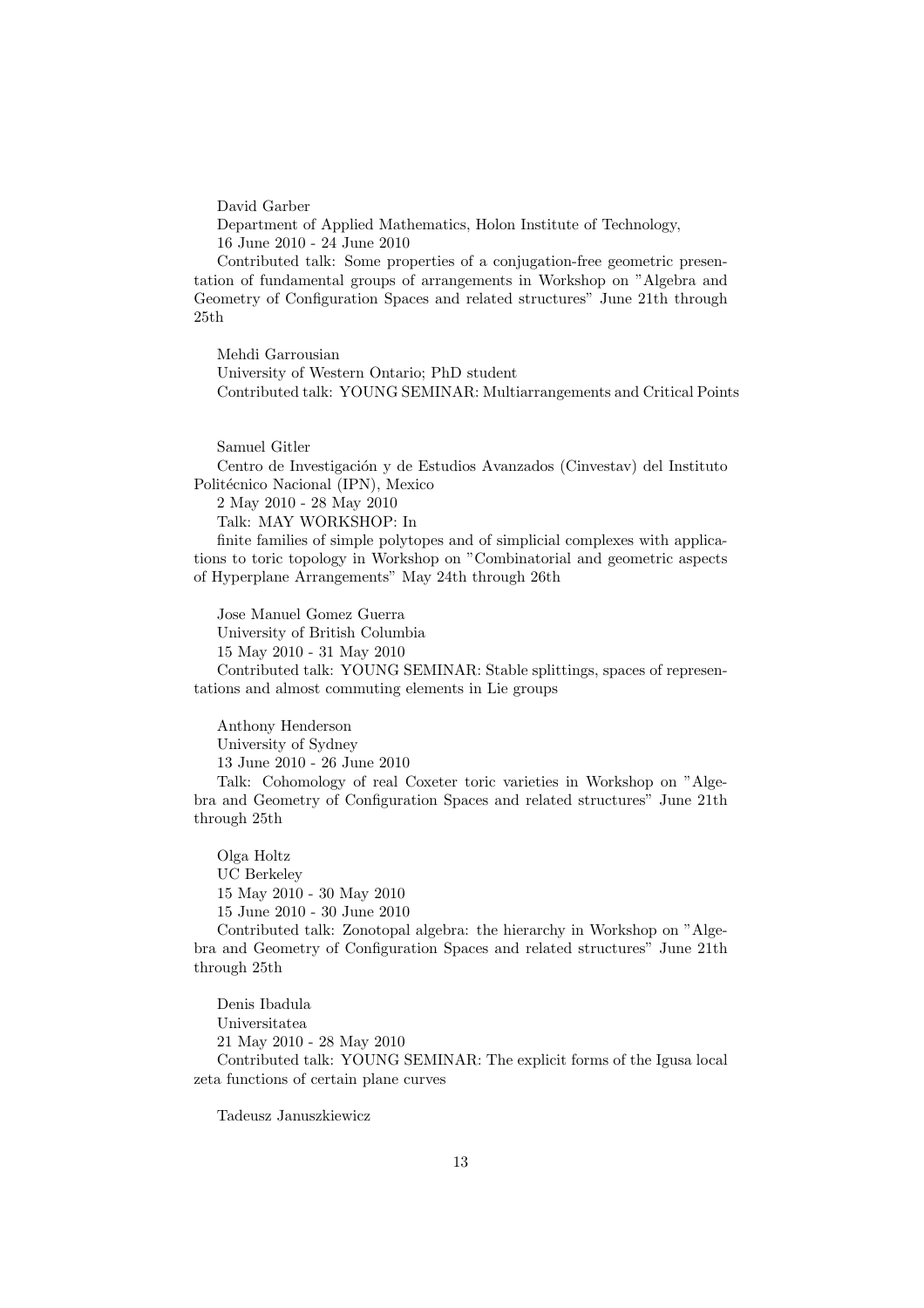Ohio State University 2 June 2010 - 11 June 2010 Seminar: WEEKLY SEMINAR: Cohomology with coefficients in ?G, or l 2(G) of some spaces related to hyperplane arrangements

Sanjeev Kumar Jena J E M H S School Charoda Durg 1 May 2010 - 30 June 2010

Arkadius Kalka Bar Ilan University 6 June 2010 - 27 June 2010

Toshitake Kohno Graduate School of Mathematical Sciences, the University of Tokyo 18 June 2010 - 30 June 2010

Talk: Quantum representations of mapping class groups and their images in Workshop on "Algebra and Geometry of Configuration Spaces and related structures" June 21th through 25th

Dmitry Kozlov Bremen University 18 June 2010 - 30 June 2010

Martina Lanini Universit`a degli Studi di Roma Tre 21 June 2010 - 25 June 2010

Gustav Lehrer University of Sydney 12 June 2010 - 30 June 2010 Contributed talk: Hodge numbers, rational points and discriminant varieties in Workshop on "Algebra and Geometry of Configuration Spaces and related structures" June 21th through 25th

Matthias Lenz TU Berlin 23 May 2010 - 28 May 2010

Anatoly Libgober Univeristy of Illinois at Chicago 16 June 2010 - 30 June 2010

Contributed talk: Applications of Hodge theory to cohomology of local systems in Workshop on "Algebra and Geometry of Configuration Spaces and related structures" June 21th through 25th

Eduard Looijenga Universiteit Utrecht 30 May 2010 - 26 June 2010 21 June 2010 - 25 June 2010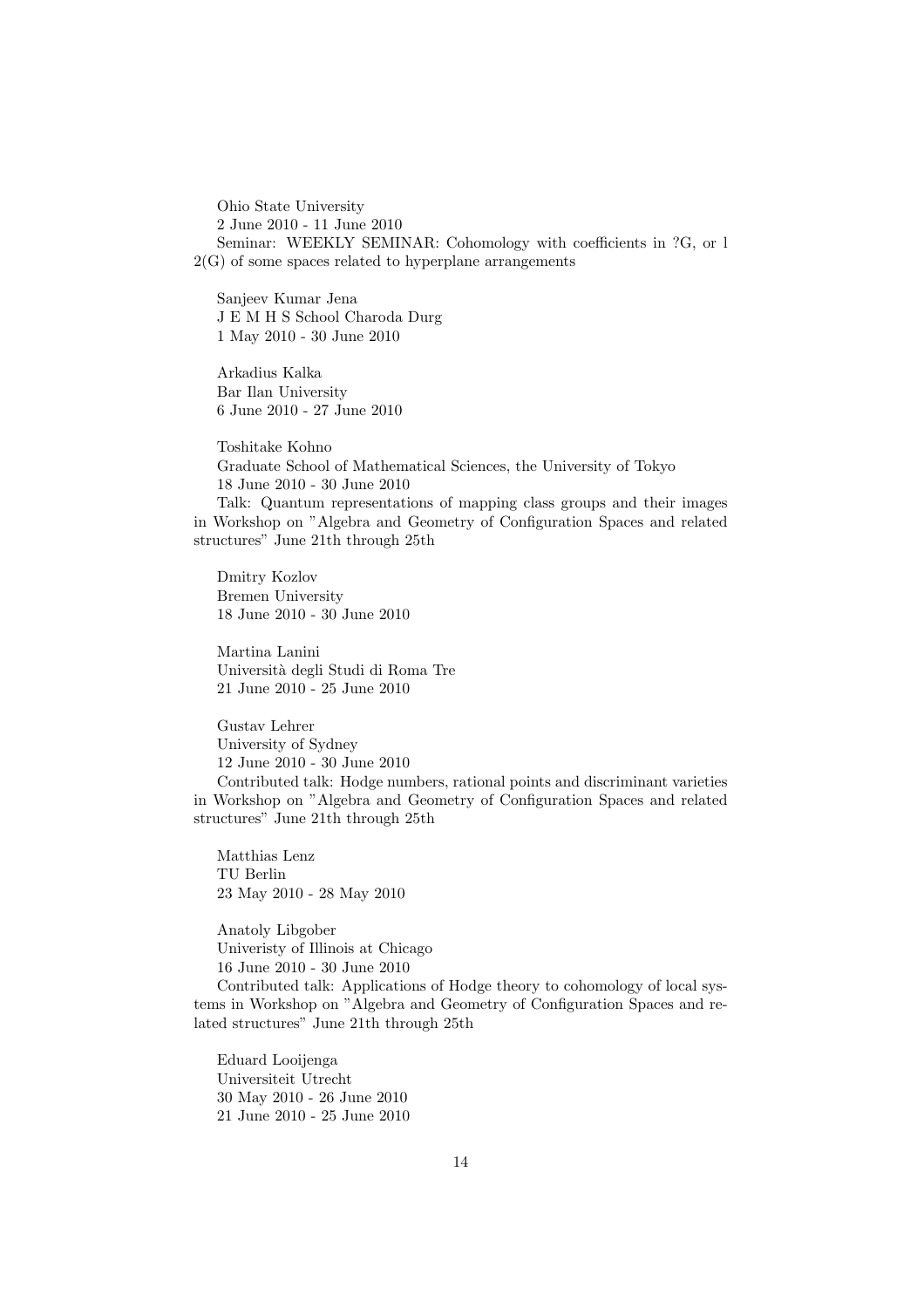Course: MINICOURSE: Aspects of the KZ system in Configuration Spaces: Mini courses

Talk: Hyperbolic structures on toric arrangement complements in Workshop on "Algebra and Geometry of Configuration Spaces and related structures" June 21th through 25th

Miguel Angel Marco Buzunariz Csic 24 May 2010 - 27 May 2010

Mario Marietti SAPIENZA, Universita' di Roma 20 June 2010 - 25 June 2010

Ivan Marin Institut de Mathématiques de Jussieu, Universitè Paris 7 20 June 2010 - 27 June 2010 19 May 2010 - 26 May 2010

Talk: A Krammer representation for complex braid groups in Workshop on "Algebra and Geometry of Configuration Spaces and related structures" June 21th through 25th

Talk: WEEKLY SEMINAR: Residual nilpotence for the fundamental group of reflection arrangements

Daniel Matei Romanian Academy 21 May 2010 - 31 May 2010 15 June 2010 - 30 June 2010

Talk: Logarithmic sheaves and arrangements of hyperplanes in Workshop on "Algebra and Geometry of Configuration Spaces and related structures" June 21th through 25th

Matthew Miller Bucknell University 31 May 2010 - 18 June 2010 Contributed talk: YOUNG SEMINAR: Lattices, hypergraphs, and the topology of subspace arrangements

Luca Moci Università di Roma Tre 2 May 2010 - 30 June 2010 21 June 2010 - 25 June 2010

Contributed talk: A Tutte polynomial for toric arrangements in Workshop on "Algebra and Geometry of Configuration Spaces and related structures" June 21th through 25th

Contributed talk: YOUNG SEMINAR: Toric arrangements and their wonderful models

Francesca Mori Dipartimento di Matematica, Universit`a di Pisa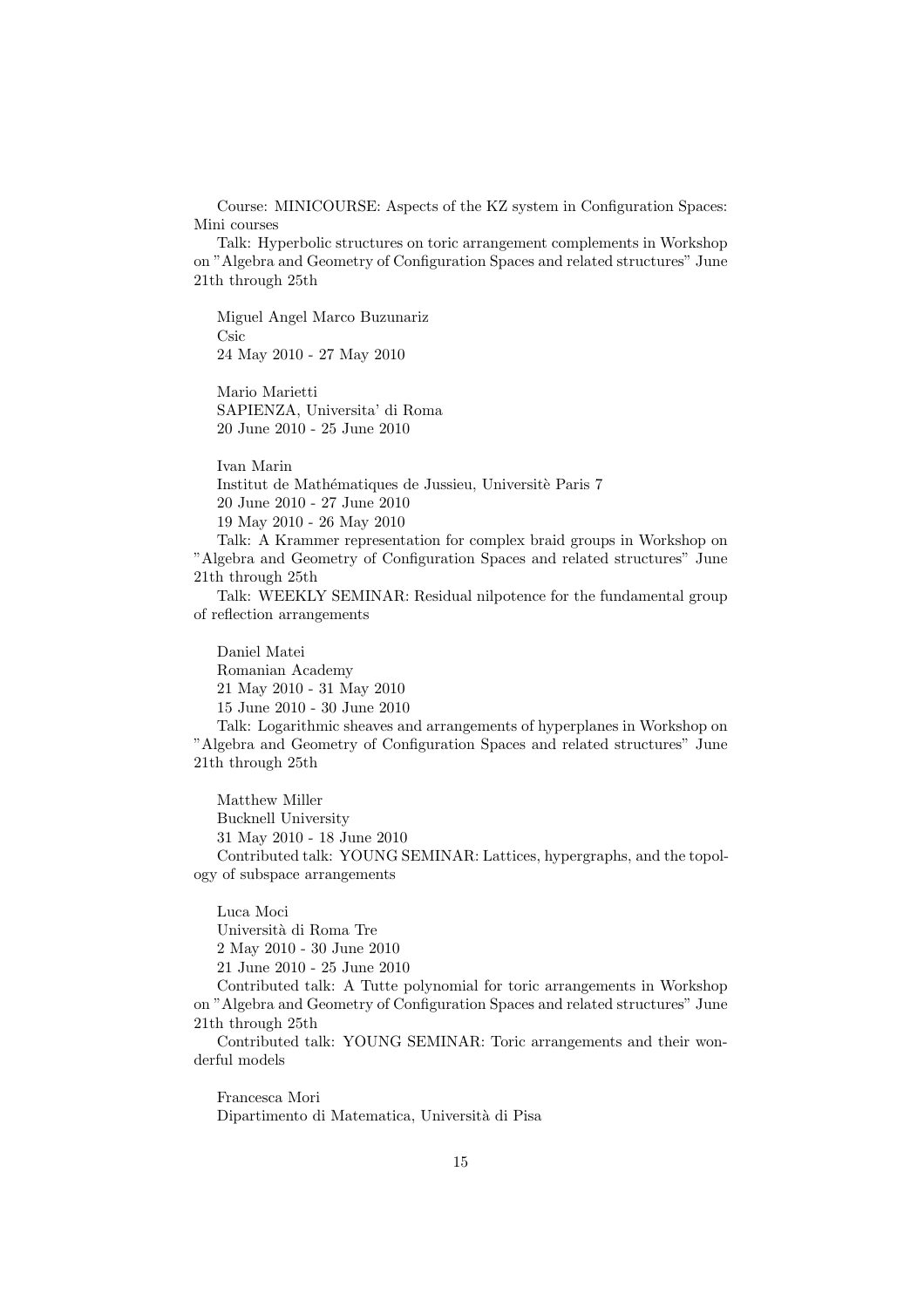5 May 2010 - 30 June 2010

Shaheen Nazir

The Abdus Salam International Centre for Theoretical Physics (I. C. T. P.) Trieste

2 May 2010 - 30 June 2010

Stefan Papadima

Institute of Mathematics Simion Stoilow of the Romanian Academy, Bucharest 2 May 2010 - 30 June 2010

Talk: MAY WORKSHOP: An explicit Kontsevich integral for welded braids in Workshop on "Combinatorial and geometric aspects of Hyperplane Arrangements" May 24th through 26th

Seminar: WEEKLY SEMINAR: From a conjecture of Lang to finiteness properties of Torelli groups

Course: MINICOURSE: Cohomology jumping loci and homological finiteness properties in Configuration Spaces

Alexander Papazoglou UC Davis 2 May 2010 - 30 June 2010

Luis Paris Université de Bourgogne 21 June 2010 - 25 June 2010 24 May 2010 - 4 June 2010

Talk: MAY WORKSHOP: Minimal index of the mapping class groups in Workshop on "Combinatorial and geometric aspects of Hyperplane Arrangements" May 24th through 26th

Claudio Procesi Universit`a di Roma 2 May 2010 - 30 June 2010 Course: MINICOURSE: Splines and partition functions in Configuration Spaces

Amos Ron University of Wisconsin - Madison 14 June 2010 - 24 June 2010

Contributed talk: Splines at the crossroads of algebra, combinatorics, geometry and numerical analysis, or Introduction to zonotopal algebra I in Workshop on "Algebra and Geometry of Configuration Spaces and related structures" June 21th through 25th

Kyoji Saito IPMU 20 June 2010 - 27 June 2010

Paolo Salvatore Universit`a di Roma 2 - Tor Vergata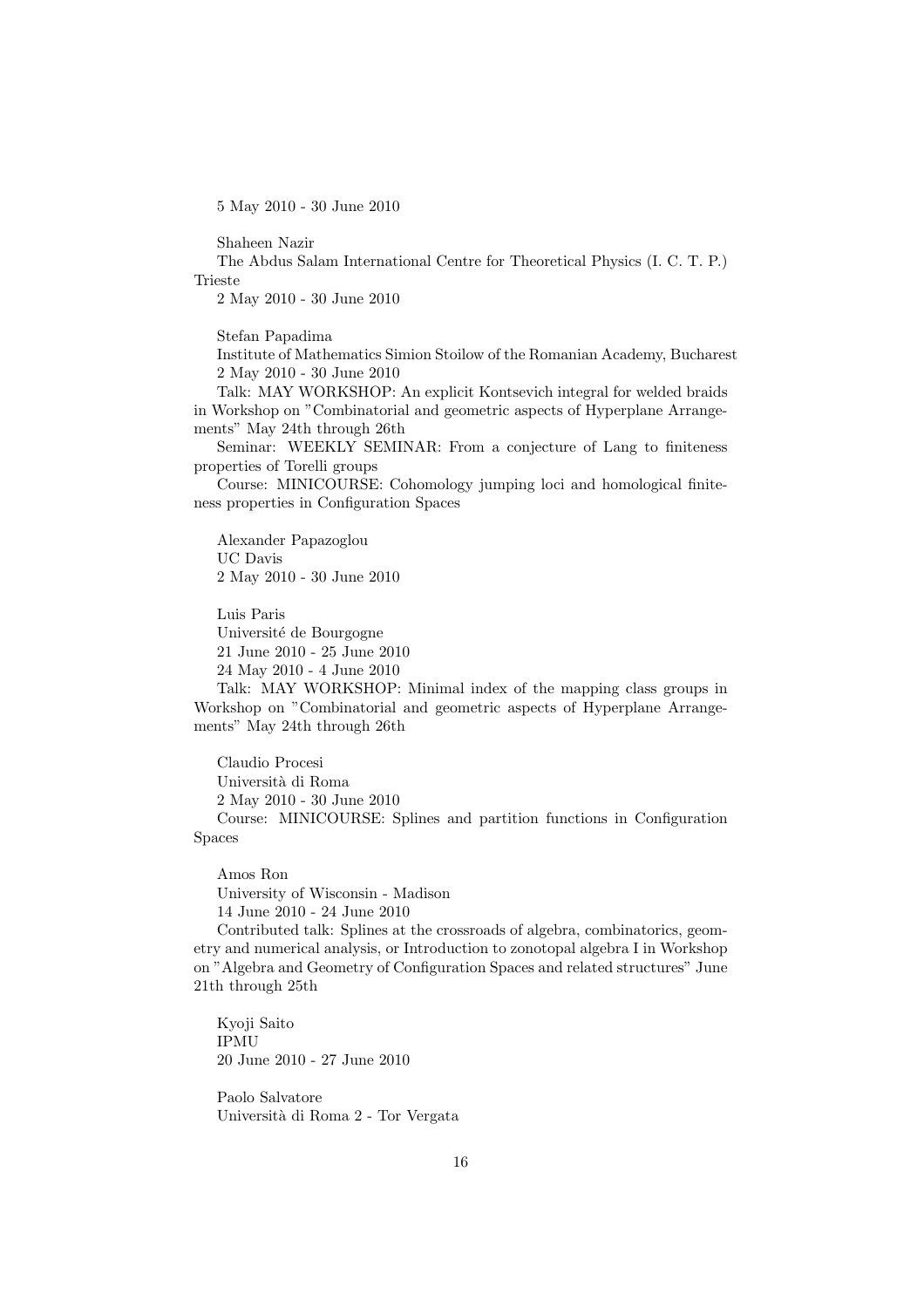Seminar: WEEKLY SEMINAR: Configuration spaces and the Levitt conjecture

Mario Salvetti Dipartimento di Matematica 2 May 2010 - 30 June 2010

Hal Schenck University of Illinois 17 June 2010 - 26 June 2010 Talk: Equivariant Chow cohomology of nonsimplicial toric varieties in Workshop on "Algebra and Geometry of Configuration Spaces and related structures" June 21th through 25th

Simona Settepanella Scuola Sant'Anna (Pisa) 2 May 2010 - 30 June 2010

John Shareshian Washington University in St. Louis 15 June 2010 - 30 June 2010 Contributed talk: Lower intervals in the Bruhat order and inversion arrangements in Workshop on "Algebra and Geometry of Configuration Spaces and related structures" June 21th through 25th

Dev Sinha University of Oregon 14 June 2010 - 25 June 2010 Course: MINICOURSE: Hopf rings in topology and algebra in Configuration Spaces

Mentor Stafa University of Rochester 20 June 2010 - 25 June 2010

Nathaniel Stambaugh Brandeis University 20 May 2010 - 28 May 2010

Bernd Sturmfels University of California at Berkeley 23 May 2010 - 26 May 2010 Talk: MAY WORKSHOP: Musta fin Varieties in Workshop on "Combinatorial and geometric aspects of Hyperplane Arrangements"

Alexandru Suciu Northeastern University 2 May 2010 - 30 June 2010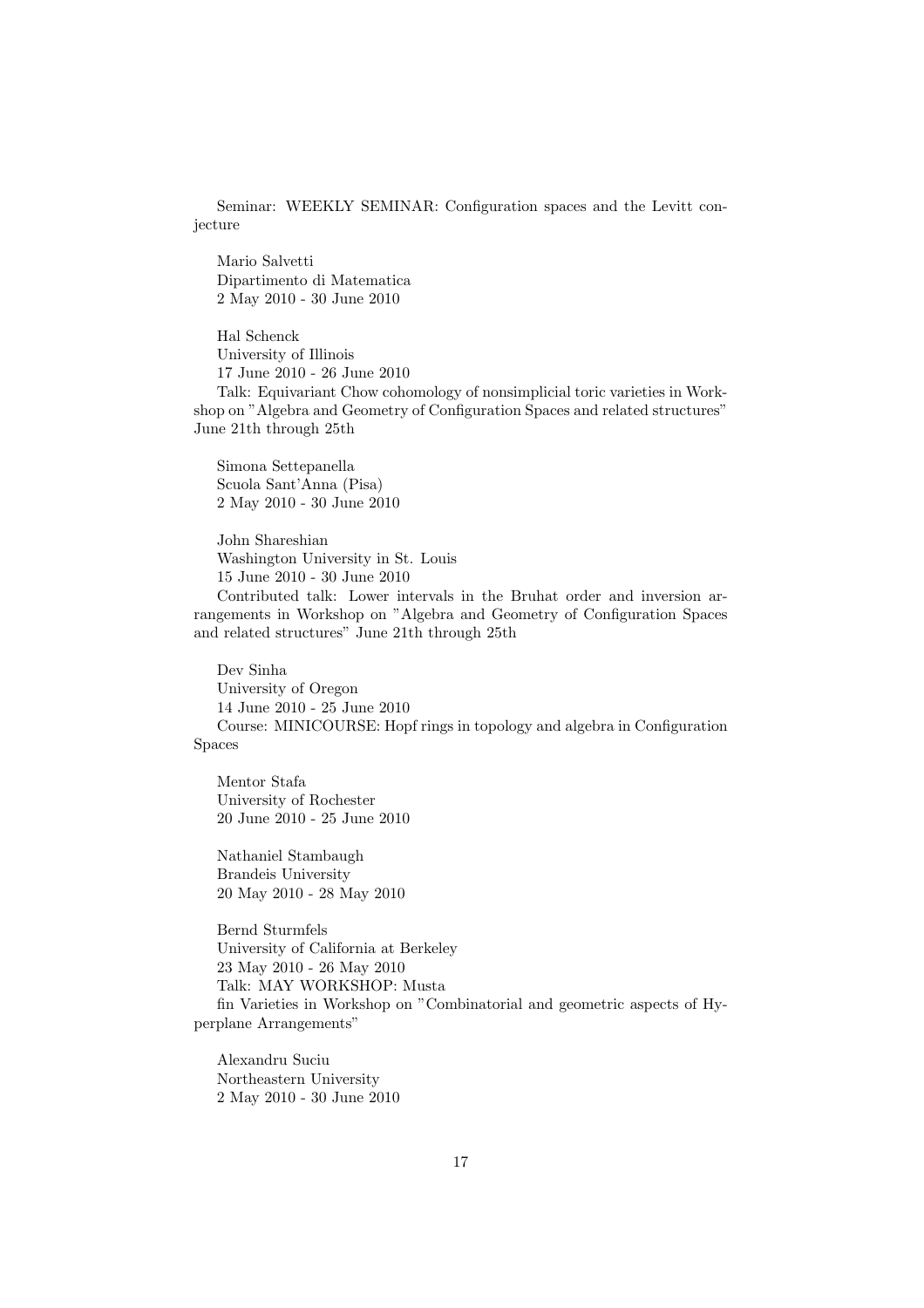Talk: MAY WORKSHOP: Free abelian covers and arrangements of Schubert varieties in Workshop on "Combinatorial and geometric aspects of Hyperplane Arrangements" May 24th through 26th

Course: MINICOURSE: Cohomology jumping loci and homological finiteness properties [1] in Configuration Spaces

Course: MINICOURSE: Cohomology jumping loci and homological finiteness properties [2] in Configuration

Course: MINICOURSE: Cohomology jumping loci and homological finiteness properties [3] in Configuration

Dai Tamaki Department of Mathematical Sciences, Shinshu University 22 June 2010 - 29 June 2010

Mina Teicher Bar-Ilan University 6 June 2010 - 30 June 2010

Contributed talk: On Fundamental groups of complements of line arrangements in Workshop on "Algebra and Geometry of Configuration Spaces and related structures" June 21th through 25th In collaboration with INdAM

Hiroaki Terao Department of Mathematics, Hokkaido University 15 June 2010 - 25 June 2010 Talk: Combinatorial and algebro-geometric properties of free arrangements in Workshop on "Algebra and Geometry of Configuration Spaces and related structures" June 21th through 25th In collaboration with INdAM

Ulrike Tillmann University of Oxford 23 May 2010 - 26 May 2010 Talk: MAY WORKSHOP: From con

guration spaces to moduli space - from braid to mapping class groups in Workshop on "Combinatorial and geometric aspects of Hyperplane Arrangements" May 24th through 26th

Emmanuel Toinet Université de Bourgogne (DIJON) 24 May 2010 - 4 June 2010

Alvise Trevisan Vrije Universiteit Amsterdam 2 June 2010 - 10 June 2010

Francesco Vaccarino Politecnico di Torino - Dipartimento di Matematica 31 May 2010 - 13 June 2010

Alexander Varchenko University of North Carolina at Chapel Hill 1 June 2010 - 30 June 2010 Course: MINICOURSE: The quantum integrable model of an arrangement of hyperplanes in Configuration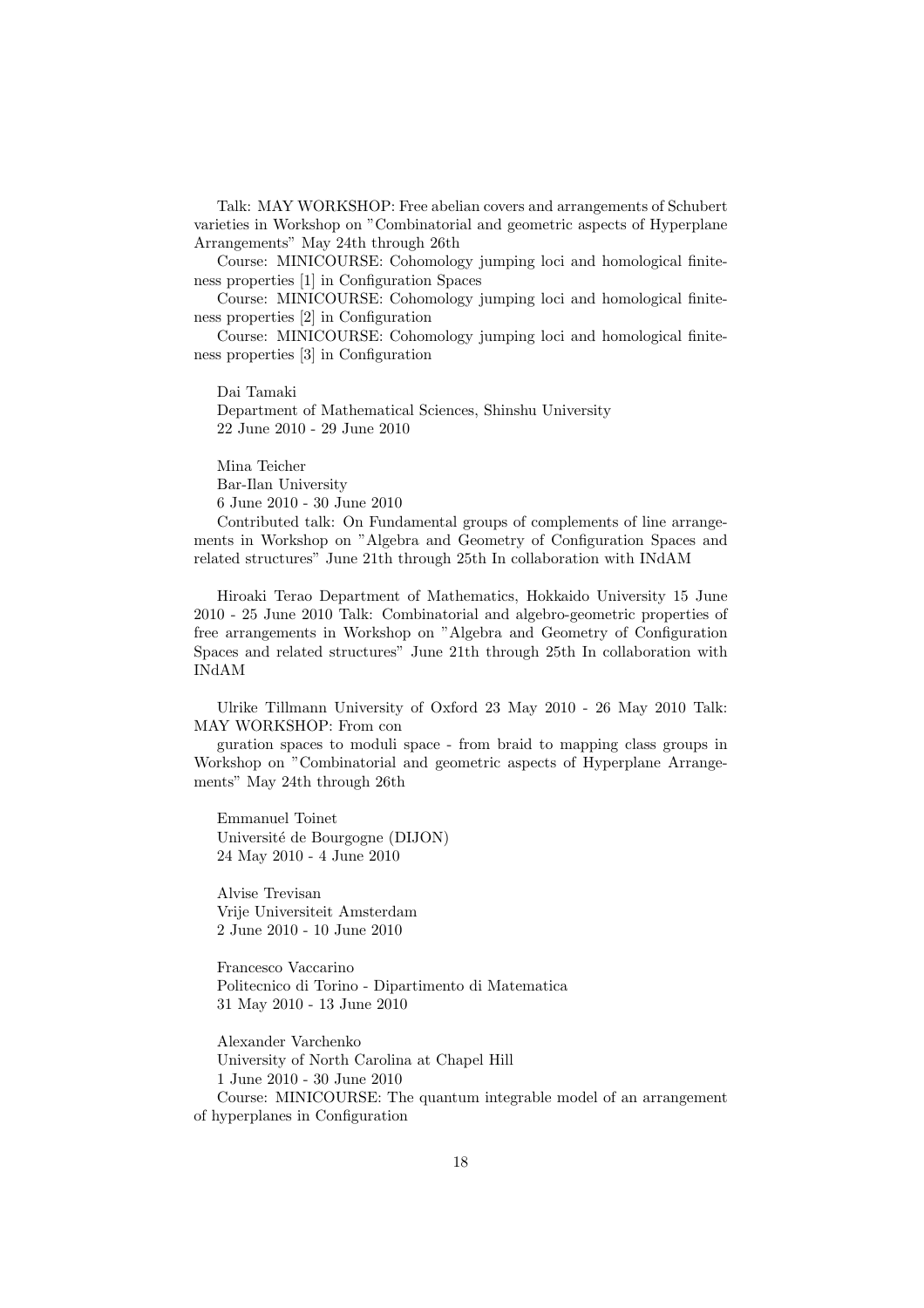Contributed talk: Conformal blocks and equivariant cohomology in Workshop on "Algebra and Geometry of Configuration Spaces and related structures"

Course: MINICOURSE: The quantum integrable model of an arrangement of hyperplanes in Configuration

Michèle Vergne

Centre National de la Recherche Scientifique Ecole Polytechnique. Centre de Mathematiques Laurent Schwartz

29 May 2010 - 25 June 2010

Course: MINICOURSE: Box splines, and applications to Representation Theory in Configuration Spaces

Talk: Analytic continuation of polytopes, and Varchenko $\tilde{O}$ s connection in Workshop on "Algebra and Geometry of Configuration Spaces and related structures

Michelle Wachs University of Miami 30 May 2010 - 27 June 2010

Contributed talk: On the representation of the symmetric group on the cohomology of the toric variety associated with the type A Coxeter complex in Workshop on "Algebra and Geometry of Configuration Spaces and related structures" June 21th through 25th

Max Wakefield United States Naval Academy 31 May 2010 - 12 June 2010 Talk: YOUNG SEMINAR: Derivation Radical Subspace arrangements

Volkmar Welker Philipps-Universität Marburg

Talk: MAY WORKSHOP: Geometric Combinatorics of Weyl Groupoids in Workshop on "Combinatorial and geometric aspects of Hyperplane Arrangements" May 24th through 26th

Kristopher Williams University of Iowa 2 May 2010 - 30 June 2010 Contributed talk: YOUNG SEMINAR: Hyperplane Arrangements and the Milnor Fiber

Miguel Xicotencatl Centro de Investigacion y de Estudios Avanzados 20 June 2010 - 28 June 2010 Contributed talk: On mapping class groups of non-orientable surfaces in Workshop on "Algebra and Geometry of Configuration Spaces and related structures" June 21th through 25th

Masahiko Yoshinaga Department of Mathematics, Kyoto University 2 May 2010 - 30 June 2010